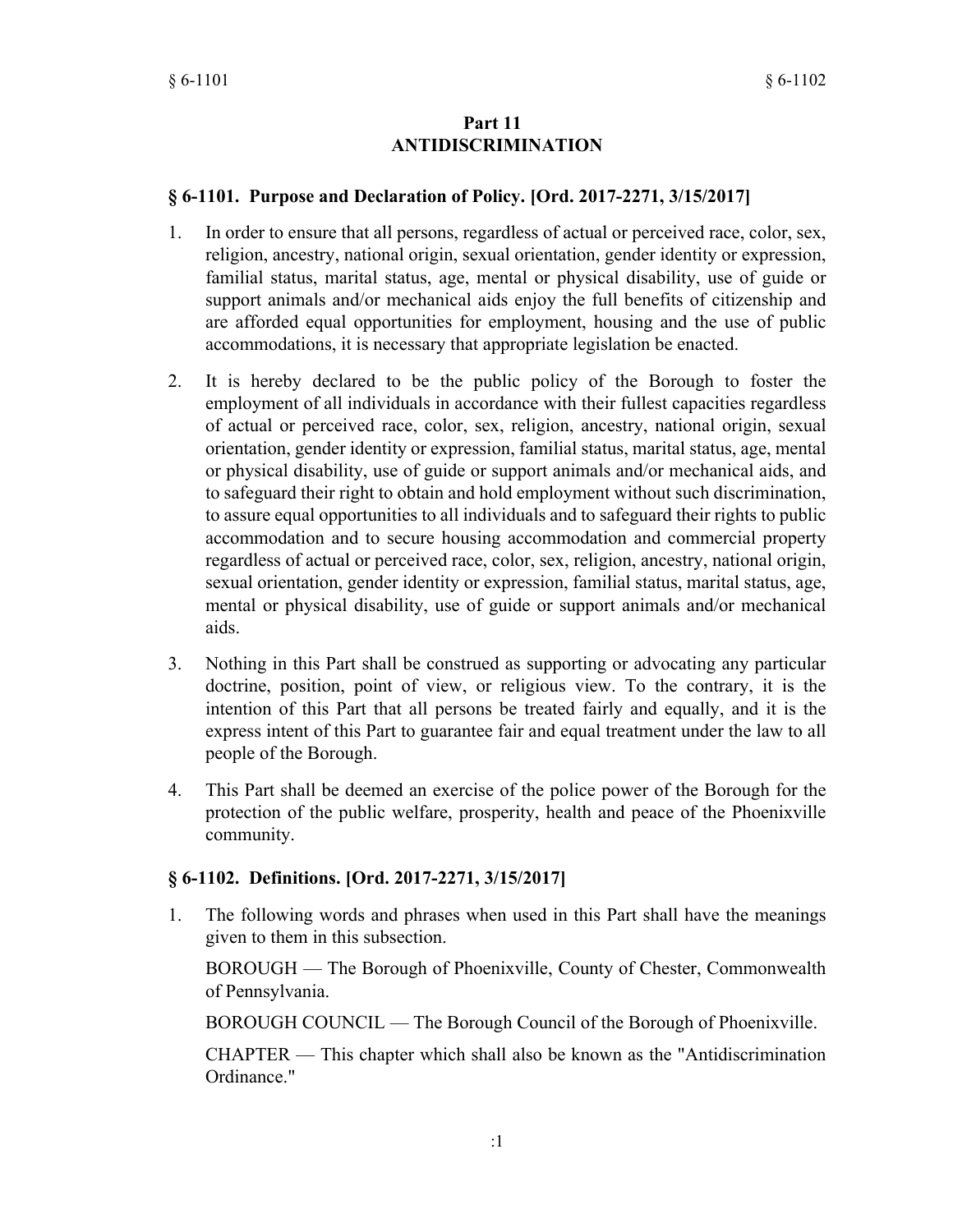$DISCRIMINATION$  — Any discriminatory act(s) taken by any person, employer, employment agency, labor organization or public accommodation on the basis of actual or perceived race, color, sex, religion, ancestry, national origin, sexual orientation, gender identity or expression, familial status, marital status, age, mental or physical disability, use of guide or support animals and/or mechanical aids.

DISCRIMINATORY ACTS — All acts defined in the Pennsylvania Human Relations Act<sup>1</sup> as "unlawful discriminatory practices." The fact that the Pennsylvania Human Relations Act would not define a practice as unlawful when that practice is taken on the basis of actual or perceived sexual orientation, gender identity or expression, or marital status shall not exempt such practice from being considered a discriminatory act under this Part.

EMPLOYEE — Does not include any individuals who, as a part of their employment, reside in the personal residence of the employer.

EMPLOYER — Any person who employs one or more employees, including the Borough, its departments, boards and commissions, and any other government agency within its jurisdiction.

GENDER IDENTITY OR EXPRESSION — Self-perception, or perception by others, as male or female, and shall include an individual's appearance, behavior, or physical characteristics, that may be in accord with, or opposed to, one's physical anatomy, chromosomal sex, or sex assigned at birth, and shall include, but is not limited to, persons who are undergoing or have completed sex reassignment.

PERSON — Any natural person, fraternal, civic or other membership organization, corporation, general or limited partnership, proprietorship, limited liability company, or similar business organization, including the Borough, its departments, boards and commissions, and other for profit and nonprofit organizations.

PUBLIC ACCOMMODATION — Any accommodation, resort or amusement which is open to, accepts or solicits the patronage of the general public or offers goods or services, including loans, to the general public or is listed in Section 4(i) of the Pennsylvania Human Relations Act, 43 P.S. § 954(i), but shall not include any accommodations which are in their nature distinctly private.

SEXUAL ORIENTATION — Actual or perceived homosexuality, heterosexuality and/or bisexuality.

To the extent that words and phrases appearing in this Part are not expressly defined herein, the words and phrases shall be defined in accordance with the meaning given to such term in the Act. 2.

## **§ 6-1103. Unlawful Practices. [Ord. 2017-2271, 3/15/2017]**

Discrimination in housing, employment or public accommodations is prohibited under this Part. 1.

**<sup>1.</sup> Editor's Note: See 43 P.S. § 951 et seq.**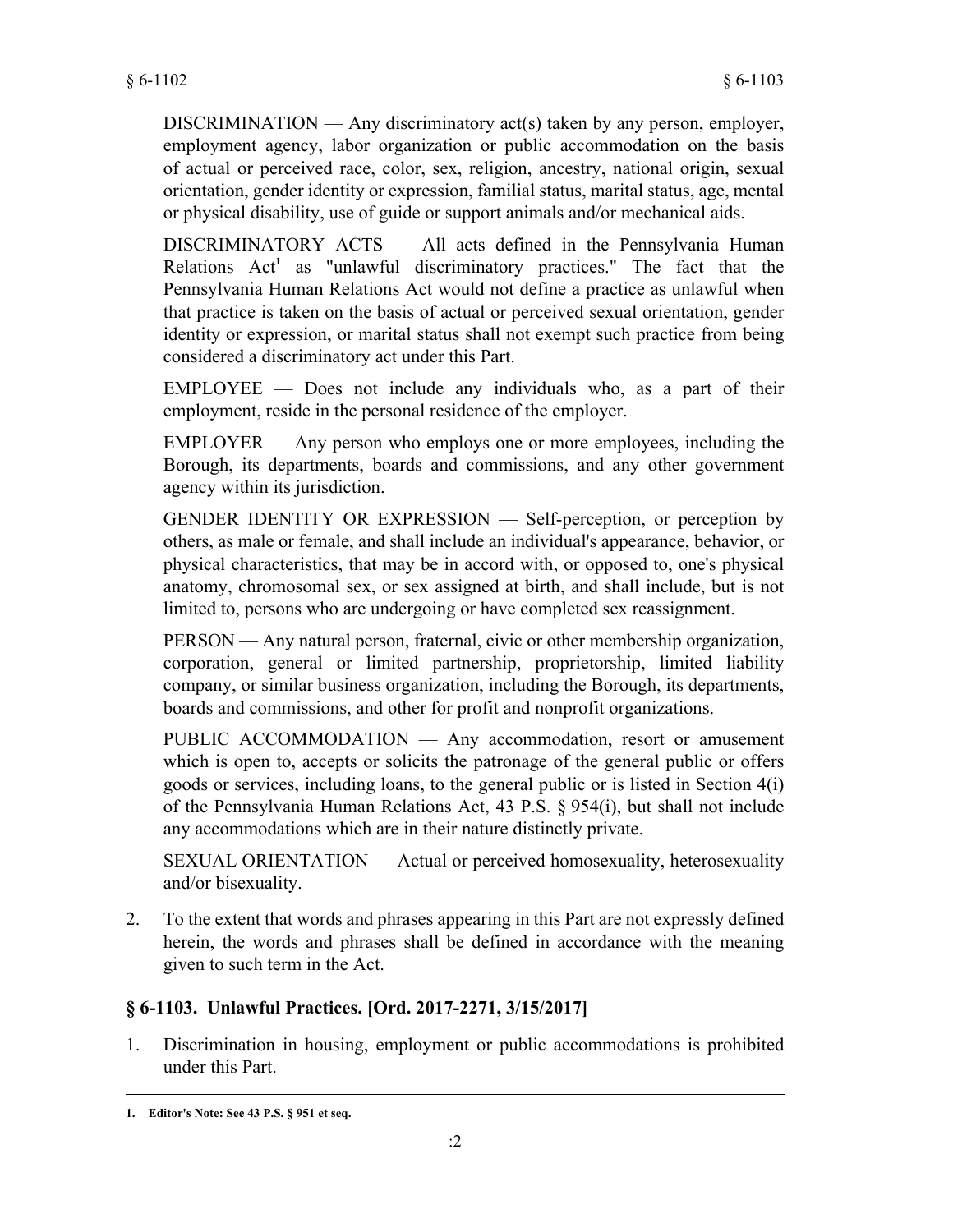- Retaliation against any individual because such individual has opposed any practice forbidden by this Part, or because such individual has made a charge, testified or assisted in any manner in any investigation, proceeding or hearing under this Part is prohibited under this Part. 2.
- Aiding, abetting, inciting, compelling or coercing the doing of any act declared by this Part to be an unlawful practice, or obstructing or preventing any person from complying with the provisions of this Part is prohibited under this Part. 3.

# **§ 6-1104. Exception. [Ord. 2017-2271, 3/15/2017]**

Notwithstanding any other provision of this Part, it shall not be an unlawful employment practice for a religious corporation or association, not supported in whole or in part by governmental appropriations, to refuse to hire or employ an individual on the basis of religion.

## **§ 6-1105. Establishment of Human Relations Commission. [Ord. 2017-2271, 3/15/ 2017]**

- Pursuant to  $\S$  962.1 of the Pennsylvania Human Relations Act,<sup>2</sup> there is hereby established a Human Relations Commission in and for the Borough of Phoenixville (hereinafter referred to as the "Phoenixville Human Relations Commission" or the "Commission"). 1.
- The Phoenixville Human Relations Commission shall consist of five members, who shall serve overlapping terms of three years each. Members of the Commission shall be appointed by Borough Council. Members shall be residents of the Borough. No member of the Phoenixville Human Relations Commission shall hold any office in any political party. Members of the Phoenixville Human Relations Commission shall serve without salary but may be paid expenses incurred in the performance of their duties as approved by the Borough Council. 2.
- One of the Commission's members shall be appointed as the Chairperson of the Commission by the Council President. The Chairperson will be responsible for setting Commission meetings, coordinating with the Borough Manager regarding received complaints and answers, and generally ensuring that the duties of the Commission are fulfilled. The Chairperson may delegate responsibility for Commission duties to specific Commissioners or to paid staff, if applicable. 3.
- The Borough Council hereby grants to the Borough Human Relations Commission all of the powers necessary to execute its duties (as set forth below), provided that those powers shall not exceed those exercised by the Pennsylvania Human Relations Commission under the Pennsylvania Human Relations Act. 4.

# **§ 6-1106. Procedures. [Ord. 2017-2271, 3/15/2017]**

**<sup>2.</sup> Editor's Note: See 43 P.S. § 962.1.**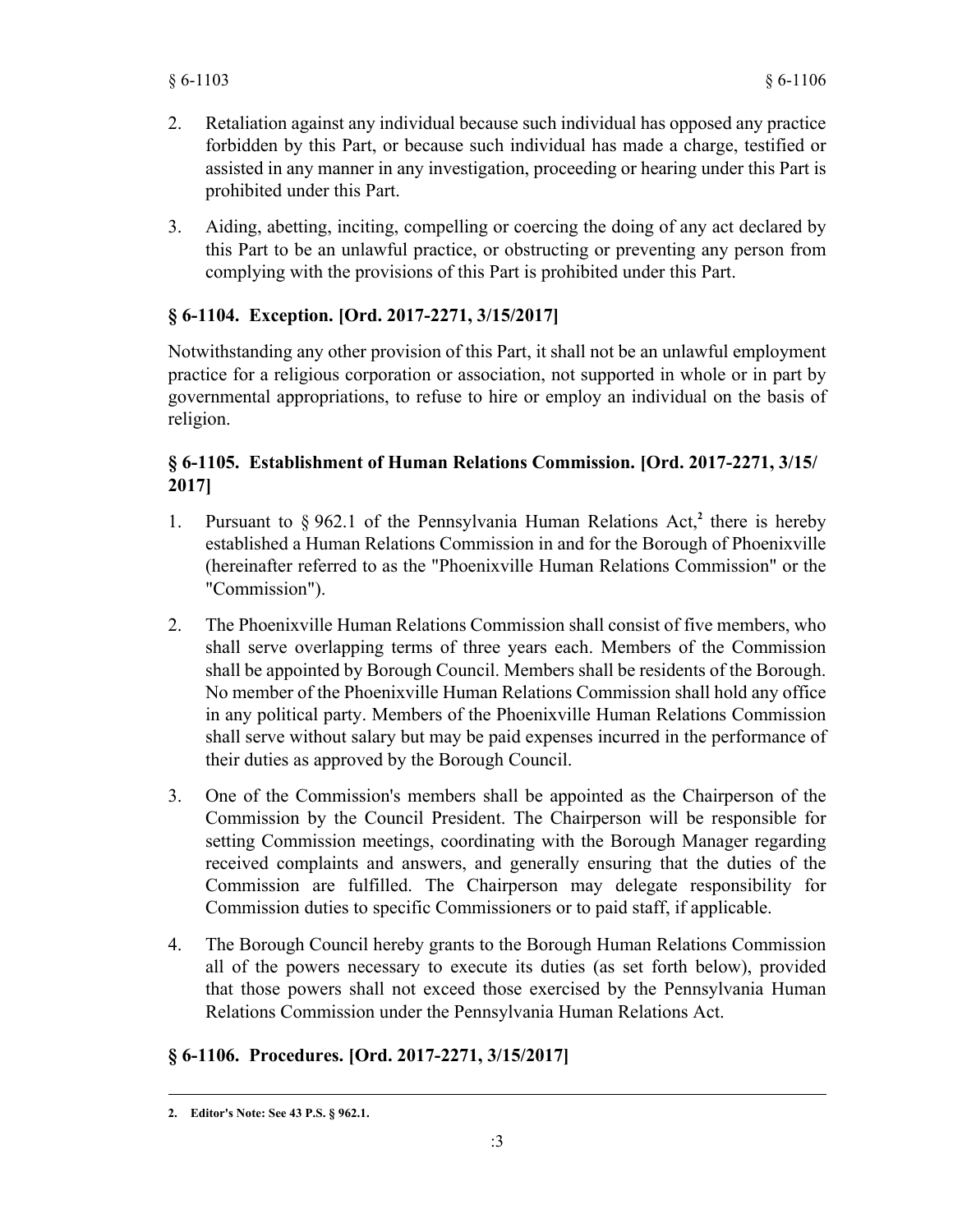- Filing a complaint. 1.
	- Any person(s) who claims he/she or it has been aggrieved by an unlawful practice prohibited in § 6-1103 of this Part may make, sign and file a verified complaint alleging violations of this Part, which shall include the following information: A.
		- (1) The name and address of the aggrieved person(s);
		- $(2)$  The name and address of the person(s) alleged to have committed the prohibited practice;
		- A concise statement of the facts, including pertinent dates, constituting (3) the alleged discriminatory practice;
		- (4) If applicable, the address and a description of the dwelling unit which is involved; and
		- (5) Such other information as may be required by the Borough.
	- Complaints may be filed in person at the Borough Manager's office, or by mailing such complaints to the Borough Manager's office or to the Chairperson of the Human Relations Commission. All complaints must be received by the Borough Manager's office or by Human Relations Commission within 300 days of the alleged act of discrimination to be considered timely. B.
	- The Borough Manager's office shall convey all original complaints received C. by that Office to the Chairperson of the Human Relations Commission within 10 days of the office's receipt of such complaints.
- Notification and answer. 2.
	- Within 30 days of its receipt of a complaint, the Human Relations Commission A. shall send a copy of the complaint to the person(s) charged with a discriminatory practice [the "respondent(s)"] and send a notice to the person(s) aggrieved, informing them that their complaint has been received. If the complaint alleges discrimination on a basis proscribed under federal or state law, the notice sent to the person(s) aggrieved shall also inform them of their right to file with the state Human Relations Commission and/or with the federal Equal Employment Opportunity Commission.
	- The respondent(s) shall file a written verified answer to the complaint within 60 days of their receipt of the complaint. An answer to a complaint may be filed in the same manner as an original complaint. If the answer is filed with the Borough Manager's office, it shall be conveyed by the Borough Manager to the Chairperson of the Human Relations Commission within 10 days of the Borough Manager's office's receipt thereof. The Commission shall promptly send a copy of the answer to the person(s) aggrieved. B.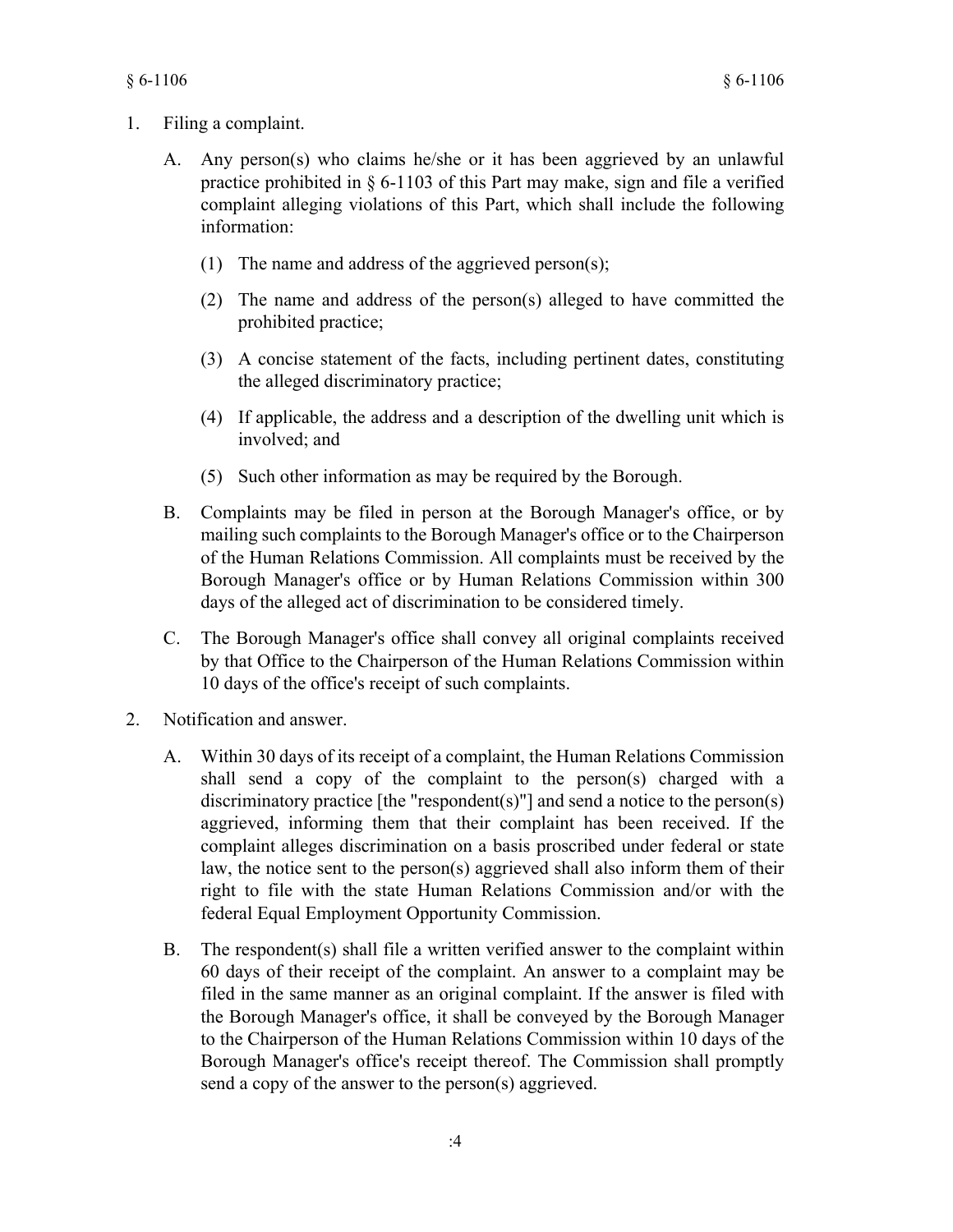#### **Mediation** 3.

- After the answer has been received, the Commission shall, within 60 days, invite the parties to voluntarily participate in the mediation of their dispute. The parties shall respond to the invitation to mediate within 30 days of being invited to mediate their dispute. A.
- If mediation is elected by the parties, the parties may jointly select a mediation service, in which case the parties shall be financially responsible for all costs and expenses associated with mediation. If the parties do not jointly select a mediator, the Commission shall select a mediator, who may be a member of the Commission, a volunteer from the community, or a contracted mediation service. The Commission shall use cost-free volunteer mediators only, unless funds are approved for contracted mediation services by the Borough Council, or are obtained from an outside funding source. B.
- The parties shall notify the Commission of whether the mediation was successful in resolving the complaint. Mediation proceedings shall otherwise be confidential and shall not be made public unless agreed to in writing by both parties to the dispute. C.
- Dismissal of the complaint. Provided that the Commission has not elected under Subsection 4 of this section to use expanded procedures, the Commission shall, following the mediation, promptly notify the parties that they have dismissed the complaint. If the complaint was not resolved through mediation, this notice shall also indicate that the person aggrieved has a right to pursue the matter in court by filing a lawsuit. 4.
- Option of the Commission to elect for expanded procedures. Subject to the approval of Borough Council, and provided that funding is available to implement such procedures, the Commission shall have the authority to elect to adopt expanded procedures, as set forth in Subsections 6 through 12 of this section. The Commission may obtain funding for expanded procedures from any available source, including federal or state government entities, private foundations, and other funding sources. A majority of Commission members must vote in favor of adopting expanded procedures in order for such procedures to be adopted. In the event that such procedures are adopted, they must, while in effect, be applied to all complaints that are not resolved through mediation. If the Commission has adopted expanded procedures it may also by majority vote, and in its sole discretion, eliminate such procedures. Provided funds are available, it shall be solely within the discretion of the Commission and the Borough Council to decide whether to adopt or eliminate expanded procedures, and no person shall have the right to make any claim, bring any action, or otherwise contest the Commission and/or Council's decision to adopt, decline to adopt, or eliminate expanded procedures. This section does not create any private right or entitlement to have expanded procedures implemented, even if funding is available for such procedures. 5.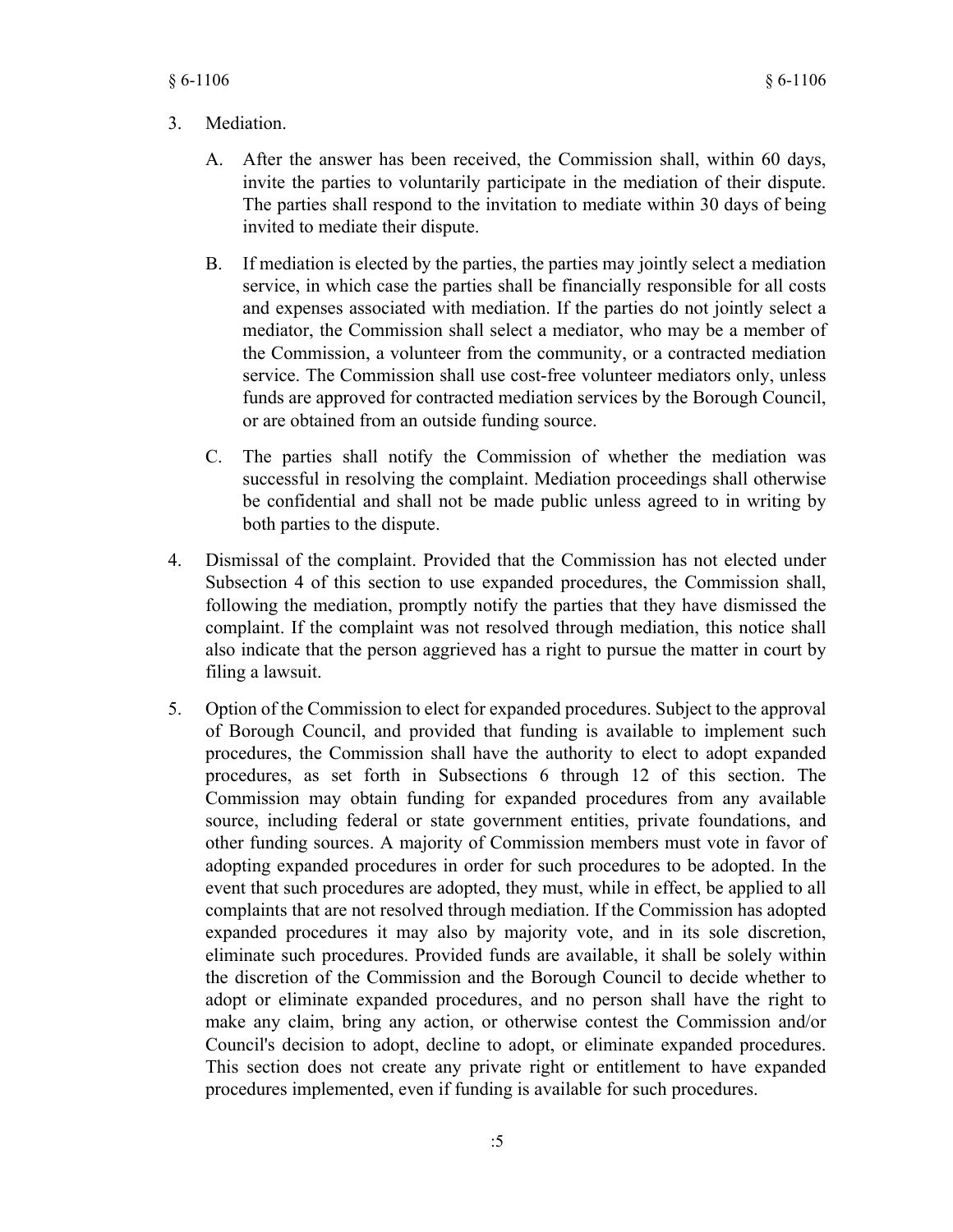- Expanded procedures: dismissal or nondismissal of the complaint. If mediation was successful in resolving the complaint, the Commission shall follow the procedures set forth in Subsection D of this section for dismissing the complaint. If mediation was not successful in resolving the complaint, the Commission shall not dismiss the complaint, but shall instead undertake the procedures set out in Subsections 7 through 9 of this section. 6.
- Expanded procedures: investigation. The Commission shall, in a timely fashion, investigate the allegations of discrimination set forth in the complaint. The Commission may, in the conduct of such investigation, issue subpoenas to any person charged with an unlawful practice to furnish information, records or other documents, as necessary to assist in its investigation. 7.
- Expanded procedures: finding of no cause. If it shall be determined after the Commission's investigation that there is no basis for the allegations of the complaint, the Commission shall cause to be issued and served upon the parties written notice of such determination. This notice shall inform the person aggrieved that they have the right to pursue the matter in court by filing a lawsuit. 8.
- Expanded procedures: conciliation. If the Commission, after investigation, determines that probable cause exists for the allegations of the complaint, the Commission shall immediately endeavor to eliminate the unlawful practice complained of by persuasion, conference and conciliation. 9.
- Expanded procedures: public hearing. 10.
	- A. If the Commission, in its discretion, finds it is not possible to eliminate the unlawful practices by persuasion, the Commission shall cause to be issued and served a written notice, together with a copy of the complaint, which informs the respondent that they must answer the charges of such complaint at a hearing before the Commission at a time and place to be specified in such notice.
	- The Commission may designate one or more of its members to preside at such a hearing, or it may at its election conduct such hearing "en banc." B.
	- At the public hearing, the case in support of the complaint shall be presented to the Commission by counsel for the complainant or by Commission staff. The case in support of the complaint may instead be presented by the complainant's attorney, if the complainant is represented. Both the complainant and the respondent may appear at the hearing with or without counsel, and provide testimony. In addition, both the complainant and the respondent may introduce the testimony of additional witnesses, and may submit documentary evidence. The Commission and the parties shall not be bound by the strict rules of evidence at the hearing. C.
- Expanded procedures: findings. If upon consideration of all of the evidence at the 11. hearing, the Commission finds that a respondent has engaged in or is engaging